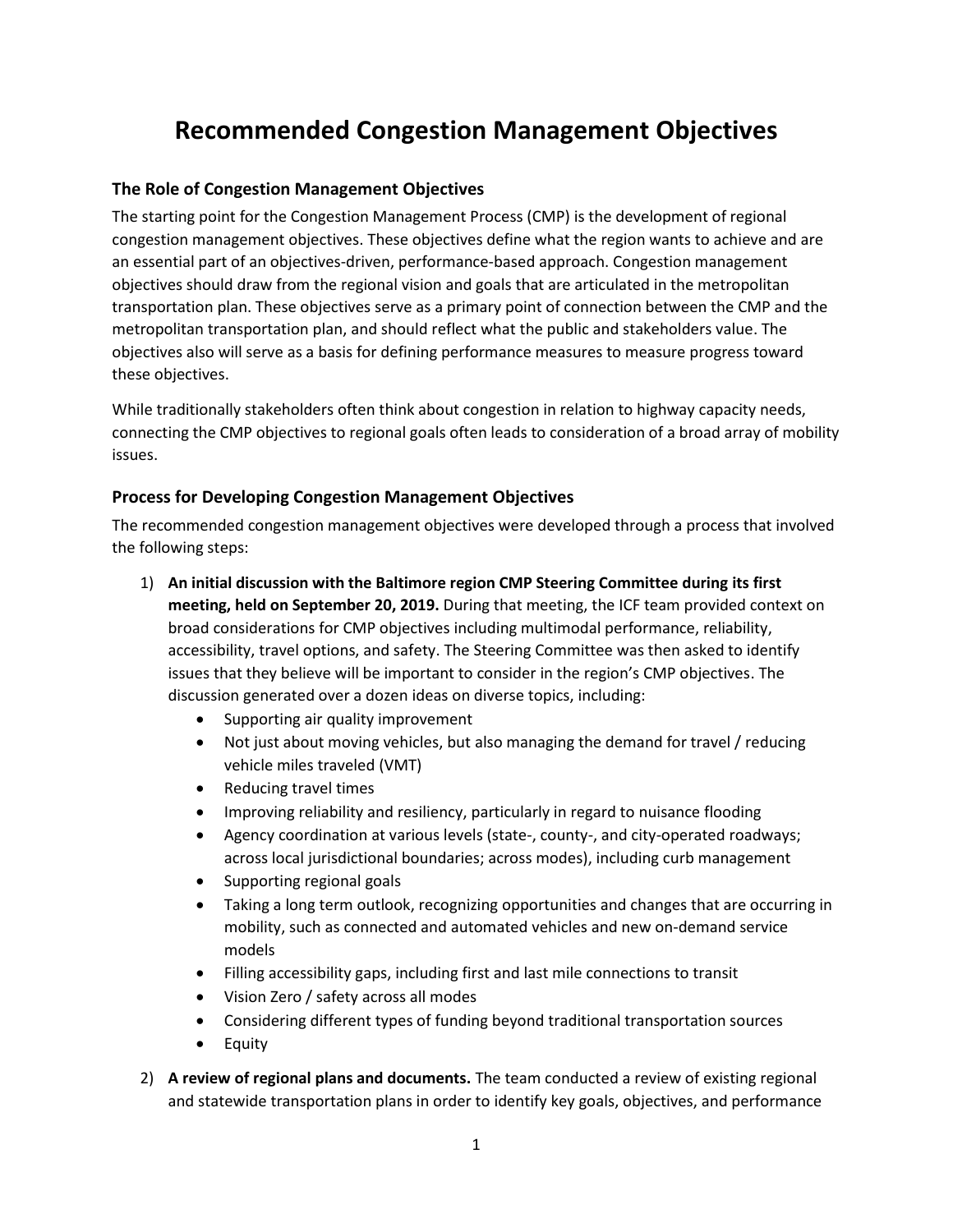measures, and to consider how they could help to inform objectives in the CMP. Documents reviewed included:

- *Maximize2040* (2015) and *Maximize2045* (2019) regional transportation plans
- *Transportation Improvement Program* FY 2020-2023
- *Unified Planning Work Program* FY 2020-2021
- Quarterly Congestion Analysis Reports
- 2016 BRTB Transportation Management Area Certification Review Report
- MD 295 Corridor Congestion Flyer
- Maryland Department of Transportation (MDOT) *Consolidated Transportation Program*  FY 2020-2025
- *2040 Maryland Transportation Plan*
- MDOT State Highway Administration (SHA) *Transportation Systems Management and Operations (TSMO) Strategic Plan*
- MDOT SHA *Maryland State Highway Mobility Report*
- MDOT Maryland Transit Administration (MTA) *Central Maryland Regional Transit Plan*
- *Maryland Strategic Goods Movement Plan*
- *Maryland Strategic Highway Safety Plan*
- 3) **Interviews with regional stakeholders**. The team also conducted interviews with stakeholders representing a wide array of groups including:
	- Emergency responders
	- Baltimore City
	- MDOT SHA Office of Planning and Preliminary Engineering and Office of CHART and ITS Development
	- MDOT MTA
	- MDOT Maryland Transportation Authority (MDTA)
	- Freight stakeholders
	- The Baltimore Regional Transportation Board (BRTB) Public Advisory Committee (PAC)
	- MDOT SHA Motor Carrier Division
- **4) Input session with the American Society of Highway Engineers (ASHE) Meeting, held in Baltimore on November 19, 2019.** This presentation and input session provided an opportunity for stakeholders, largely representing consultants and agency staff within the transportation community in the Baltimore region, to weigh in on issues and objectives they view as important for the region.
- **5) Development of draft objectives.** The ICF team developed a set of outcome-based and policy/process-based objectives for discussion by the CMP Steering Committee, building off of the various discussions and goals and objectives identified to date.
- **6) Review and discussion of the draft objectives by the CMP Steering Committee during its November 21, 2019 meeting.** During the second meeting of the CMP Steering Committee, participants discussed the draft objectives, and participated in a voting exercise to help prioritize the objectives.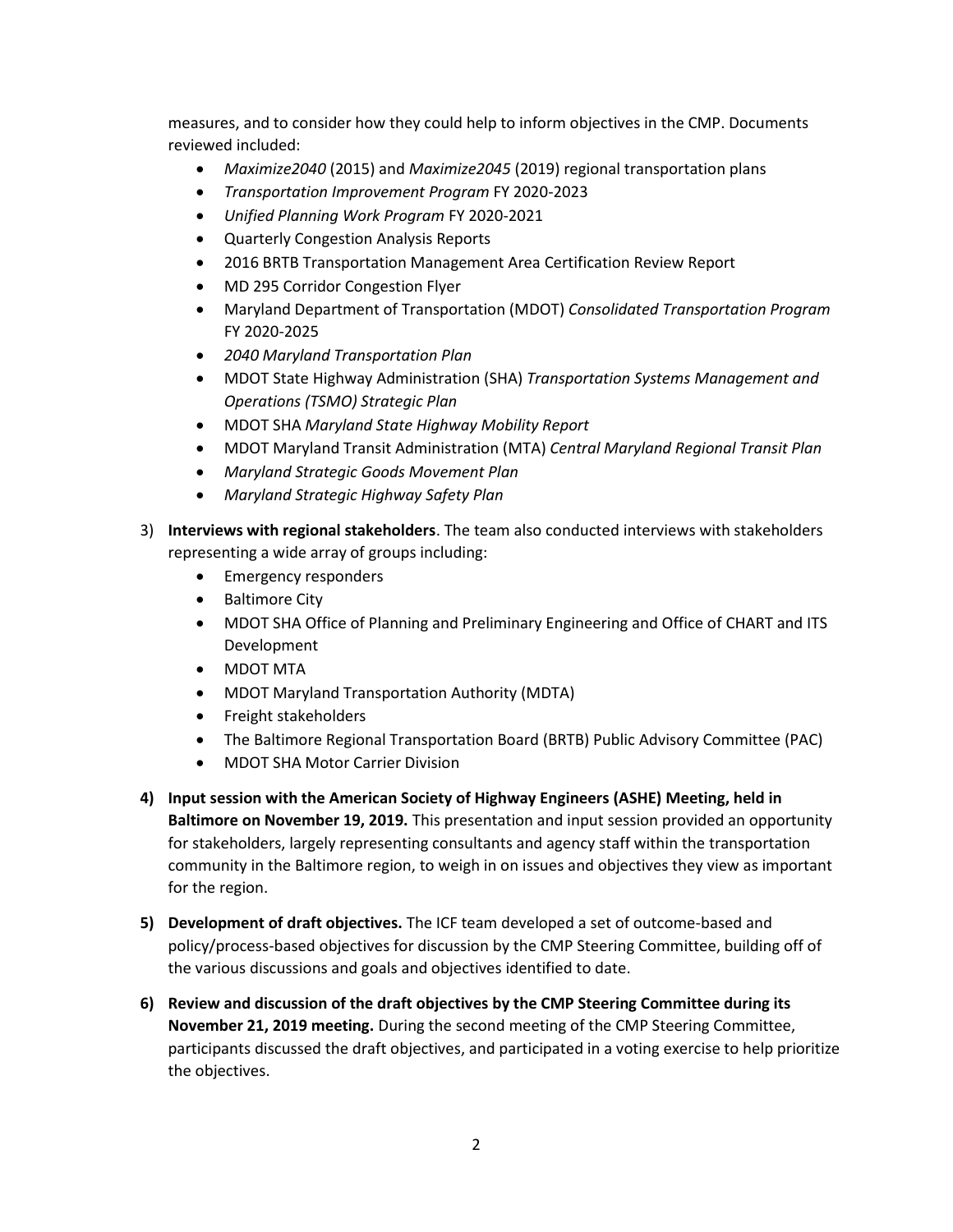# **Considerations for Developing Objectives**

Ideally, objectives should be specific and measurable, in order to support development of performance measures. However, some MPOs develop CMP objectives that relate to policy priorities, such as prioritizing demand management before capacity expansion.

A relatively limited number of objectives should be developed to provide focus to the CMP. However, objectives should be comprehensive enough to reflect the region's priorities.

# **Recommended Objectives**

All of the input and discussions highlighted that there are a wide variety of important objectives within the Baltimore region in relation to mobility and congestion, building on the region's vision and goals as articulated in *Maximize2045* and other regional and statewide plans. The CMP Steering Committee members generally indicated that their desired objectives in the CMP should be outcome-based and measurable in order to support performance-based planning. However, some policy-based objectives could be included if particularly important and tied to regional goals, such as fostering regional coordination for solutions. Based on these discussions and the voting exercise from the second Steering Committee meeting, below are a set of recommended objectives for the CMP, along with information on associated regional goals that they support from *Maximize2045* and rationale.

| <b>Proposed Congestion Management</b><br><b>Objectives</b> |                                                                                | <b>Associated Goal(s) from</b><br>Maximize2045 |                                                                                                                   | <b>Rationale</b>                                                                                                                                                                                                           |
|------------------------------------------------------------|--------------------------------------------------------------------------------|------------------------------------------------|-------------------------------------------------------------------------------------------------------------------|----------------------------------------------------------------------------------------------------------------------------------------------------------------------------------------------------------------------------|
|                                                            | Enhance access to jobs<br>and other opportunities                              | ٠                                              | <b>Improve Accessibility</b>                                                                                      | Access for people of all ages<br>and abilities is an important<br>regional goal. There are<br>emerging efforts to measure<br>accessibility to destinations,<br>which have been tested by<br>MDOT SHA.                      |
|                                                            | Improve travel times<br>and reduce traveler<br>delay on all modes of<br>travel | $\bullet$<br>$\bullet$<br>$\bullet$            | <b>Increase Mobility</b><br><b>Improve Accessibility</b><br>Promote Prosperity and<br><b>Economic Opportunity</b> | Travel times are measurable<br>and are an important issue<br>for both motorists and<br>transit users. The region has<br>established targets for peak<br>hours of excess delay and<br>has data to assess hours of<br>delay. |